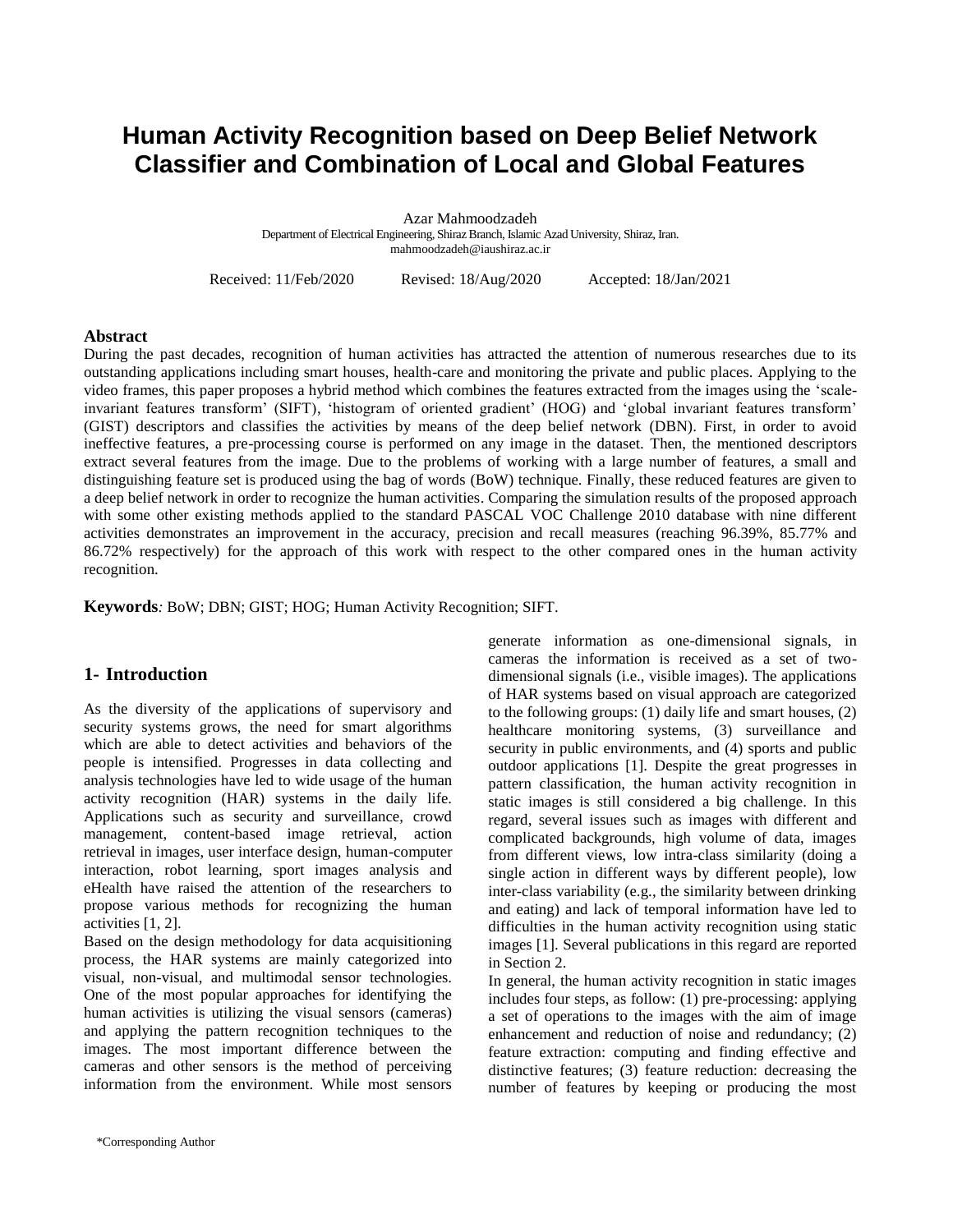discriminative ones. This step moderates the computational load; (4) classification: this is the most important step of every machine learning system which identifies the human activities [1]. For this purpose, we extract some stable and useful features of the images using a combination of GIST, HOG and SIFT descriptors. A descriptor is a representation of an image that simplifies it by extracting useful information and throwing away unimportant information. Typically, a feature descriptor converts an image to a feature vector. Although the feature vector is not useful for the purpose of viewing an image, it is appropriate for tasks like image recognition and object detection. GIST is a global feature extraction algorithm which is used to detect the scenes and provide precise prediction of the activities in scenes. HOG algorithm works based on the image gradient. This algorithm is able to accurately detect the image edges and extract the features. The SIFT algorithm extracts the features from the image which are robust against image scale changes, rotation and lightening. The two latter algorithms are classified as the local feature extractors. Using the combination of global and local approaches enhances the recognition rate for classifying the human activities, as the results of this paper demonstrates.

Since the lengths of the feature vectors of all the methods are high, the bag of word (BoW) technique is used to map the high-dimension feature space to a lower-dimension one. Recently, the application of deep learning techniques in pattern recognition problems has been widely increased. Besides several advantages of deep learning methods, they suffer from two major drawbacks: (i) overfitting and (ii), much time-consumption. One of the robust and fast deep learning techniques is the deep belief network (DBN). This network consists of the Restricted Boltzmann Machines (RBMs) for training and a back-propagation neural network for tuning the network weights. Therefore, DBN is a good classifier for the problem of the human activity recognition with several classes. In this paper, all the extracted features are concatenated and a deep belief network (DBN) is applied to 1classify and detect the activity type.

The paper is organized as follows. Section 2 reviews the related literature and research methods. In section 3, the framework of the proposed algorithm is described in details. Particularly, the pre-processing, the feature extraction and reduction and classification by means of the deep belief network is presented. In section 4, the simulation results of applying the proposed approach and those of two other well-known methods are reported and compared. Finally, the conclusions are provided in section 5.

## **2- Related Work**

The method proposed by Wang et al. in 2006 was one basic work in the static image-based HAR field [3]. In [4], a real-time algorithm was used for the human activity identification. In the feature extraction step, the algorithms of 'scale-invariant features transform' (SIFT) and 'histogram of oriented gradient' (HOG) were used. Indeed, the human skeleton was divided into five parts and the geometric configuration of these parts are determined. Finally, the Markov hidden model and the support vector machine (SVM) were used to classify the activities. In [5], HAR was investigated using the 'global invariant features transform' (GIST) algorithm. In that paper, the geometrical relations between the human body parts were used for the recognition. Finally, they addressed the images classification using the SVM algorithm. In [6], the human activities were identified using the convolutional neural network. The proposed method was appropriate for streaming video images, since the extracted features were taken from the images based on individual motions.

In [7] two algorithms of 'speeded up robust features' (SURF) and HOG were used to extract the images features. Then the authors made use of the SVM for the classification. That paper considered only five human activities. In [8], the recognition and classification of the activities using several body-worn sensory methods were proposed. In that work, the recognition system operates based on which sensor is activated. In 2008, Ikizler et al. [9] addressed the HAR in static images by presenting a rectangular area with oriented spatial histogram. They used linear discriminant analysis and a binary SVM to categorize the activities. In that paper, the human state was extracted using the SIFT algorithm and a SVM classifier. Li and Fei [10], classified the activities in the static images by combining the scenes and objects. They realized that combining the high-level signs may improve the recognition accuracy. The results of Thurau and Hlavac [11] showed that by combining the characteristics of objects and people states, the recognition rate increases. In 2011, Li et al. [12] studied the activities and behaviors in static images in the web. In [13], the human state was estimated using the HOG algorithm and the image scene model and features were obtained using the SIFT algorithm based on the bag of features method. Delaitre et al., [14] studied the activities recognition of the new dataset using bag of features method and combined them with SVM in static images.

Zheng et al., [15] addressed the human action recognition by extracting the features using the gradient-oriented histogram descriptor and two classifiers (one based on the Poselet and the other one based on the content-based learning). Sner et al., [16] proposed a multi signs-based method to recognize human activities in static images. Sharma et al., [17] proposed an expanded part model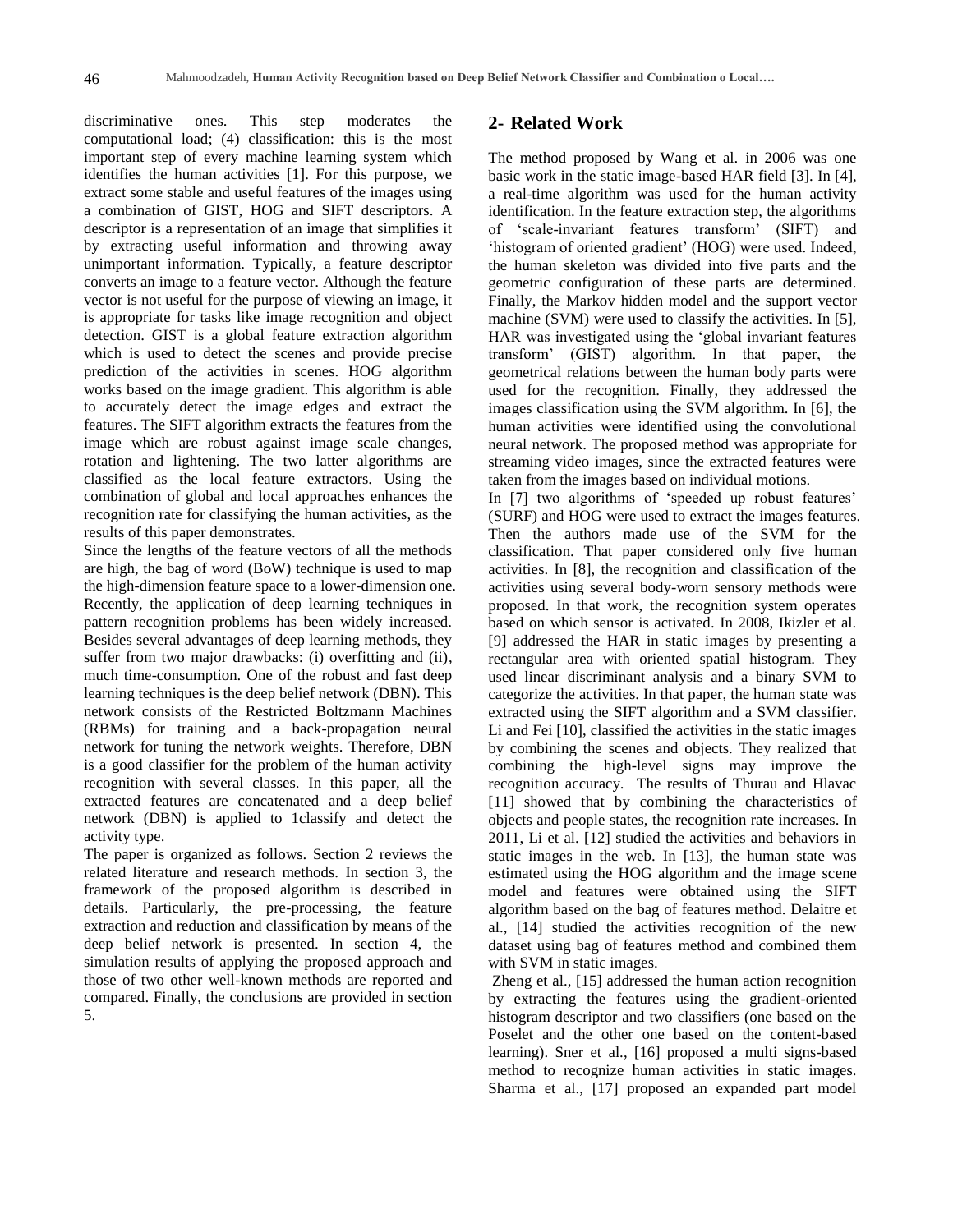which is a strong distinctive descriptor of human detection. In [18] a poselet-based method was presented where poselet activation vectors obtain the pose of a person. In [19] proposed a method which learns a set of sparse features and part bases for HAR in still images. A humancentric method that identifies the location of humans and objects associated with an action is proposed in [20]. Khan et al. [21] evaluated the color descriptors and color-shape fusion methods for HAR. Moreover, in [22] they proposed some pose-normalized semantic pyramids employing body part detectors. In [23], the authors encoded multi-scale information during the image encoding stage.

## **3- Proposed Approach**

The block diagram of the proposed approach for the human activity recognition based on the static images is shown in Fig. 1. First, a set of pre-processing operations are carried out to improve the quality of the image and prepare them for the next steps. Then some features are extracted from the image using three local and global descriptors. Following this, the bag of words technique is applied to decrease the dimension of each feature vector. In the next step, the reduced feature vectors are concatenated to form a single vector. Finally, these features are given to the classifier to predict the human activity type. In order to make comparison, the SVM and the artificial neural network (ANN) are also considered in the classification step besides the DBN.

#### **3-1- Pre-processing**

In the first step, sizes of all training and testing images are equalized to 64×64. Also, since none of the feature extraction algorithms use the color features, the color images are converted to grey ones. This conversion leads to a reduction in the number of computation operations for each image. Then, the images are passed through a lowpass filter to remove the noise. This task improves the feature extraction algorithms of the next step by avoiding the production of artifacts and wrong keypoints. Finally, edge sharpening filter is applied on the image to enhance the contrast of the edges. The enhanced image is sent to the next step for extracting features.

#### **3-2- Feature Extraction**

In this step, the features required for the classification step are computed using the HOG, GIST, and SIFT algorithms. In the following, a brief description of each algorithm is addressed.

**HOG descriptor:** Histogram of oriented gradient (HOG) is a local feature descriptor which is used in this paper to extract useful features from images containing the human activities. The HOG descriptor uses the distribution of directions of gradients as features. The reason for applying this descriptor is that local information of the image components can be represented by the intensity gradients or the path of the edges. This algorithm computes the gradients in local regions of an image. The general representation for computing the HOG descriptor is shown in Fig. 2. First, the image is divided into a grid of  $8\times8$ cells. Then using the Sobel operator, the gradient magnitude and direction are calculated for every pixel in each cell. Following this, the histogram of the gradient orientations in each cell is computed with 8 bins. In fact, bin of histogram is defined based on the quantized directions and the votes (the values that go into the bins) are selected based on the magnitudes. The votes in each bin are added up to produce the 8-bin histogram for every cell. Since the gradients of an image are sensitive to overall lighting, they are normalized to become robust against lighting variations. For this purpose, a 16-cell window is used to form big-size 2×2 blocks. Notice that sliding this window by one cell constructs the neighbor block with two overlapping cells with the current block. Thus, each block has 4 histograms with 8 bins which can be concatenated to form a vector of length 4\*8=32 and then it is normalized using the L2 norm. The final feature vector of HOG descriptor for the entire image is produced by concatenating all the  $32\times1$  vectors into one giant vector. The size of this vector is  $(8-1)*(8-1) *32=1568$ [24]. HOG has two important advantages in the application of human activity recognition. The first advantage is robustness against the lightning variations thanks to computing the gradient directions from the difference of the local intensities. The second advantage is robustness against deformation which is due to the shift and partial affine deformation. This property leads to ignorable changes in the histogram values.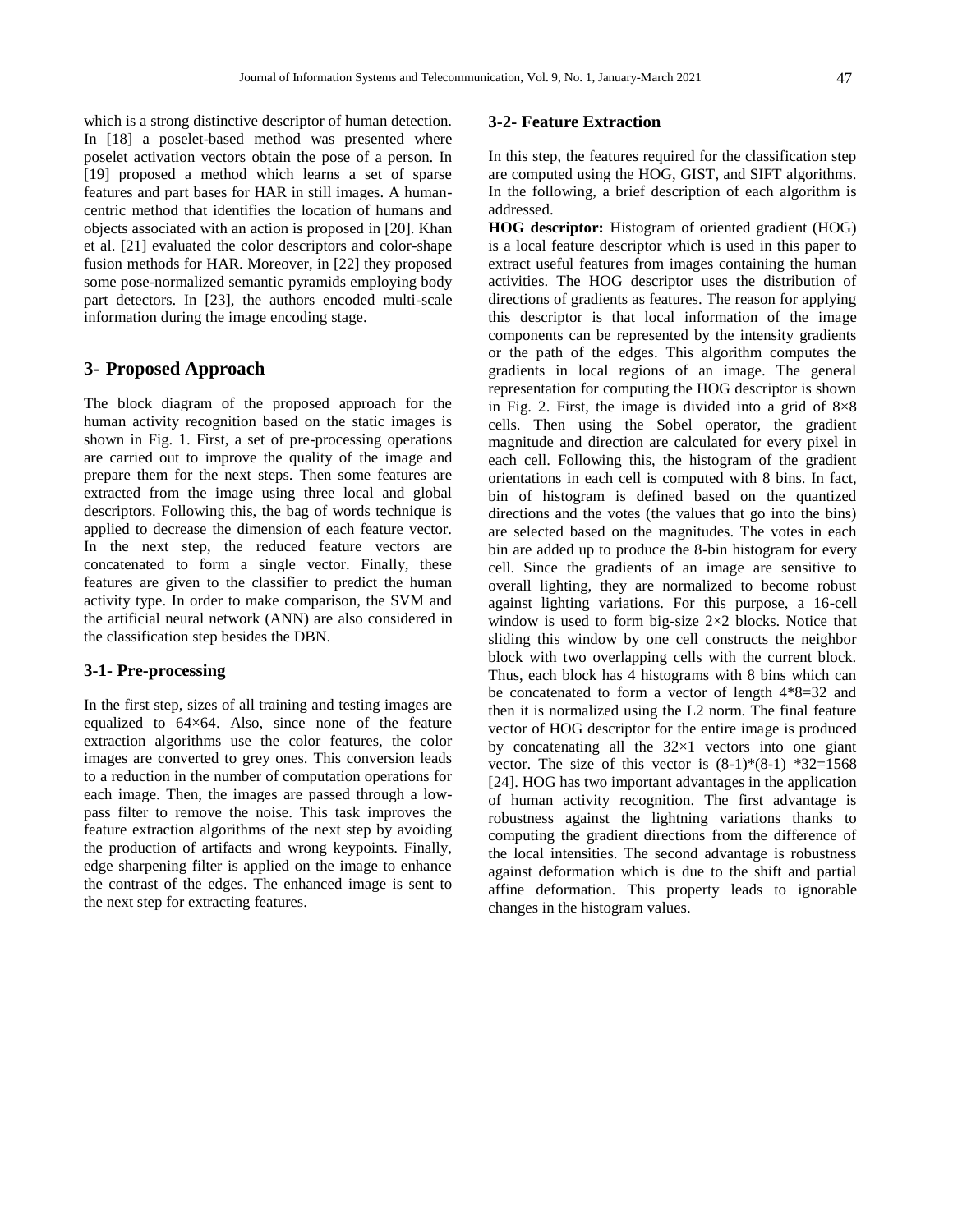

Fig. 1 The block diagram of the proposed algorithm for human activity recognition.



Fig .2 The general diagram of computing the HOG feature vector [24].

**GIST descriptor:** Global invariant features transform (GIST) descriptor, proposed by Oliva and Torralba in 2001 [25, 26], provides a small-size representation that contains sufficient information for recognizing the human activity in an image. This global descriptor represents the dominant spatial structure of an activity by analyzing the spatial frequency and orientation. The GIST algorithm was developed based on a phenomenon called spatial envelope which enables the algorithm to precisely predict the image scenes. In fact, the GIST is produced by combining the outputs of a number of Gabor filters at different scales and directions. Gabor filter is a linear filter which is a strong tool for analyzing the texture due to its multi-resolution property in the frequency and special domains. Given an image, the GIST descriptor is computed by applying 32 Gabor filters at four scales and eight directions to the image. Accordingly, 4\*8=32 feature maps with the resolution same as the original image are constructed. Then, using an 8×8 grid, each feature map is divided into 64 cells and the average of values within each block is computed. Following this, for each feature map, a vector of length 64 containing this gradient information (averages) is generated. By concatenating the feature vectors of all feature maps, the GIST vector with length of 32\*64=2048 is achieved [5].

**SIFT descriptor:** Scale-invariant feature transform (SIFT), introduced by Lowe in 2004 [27], is one the feature-based adaptive algorithms for pattern recognition in images. Extracting the features in the SIFT algorithm is done by an identifier. The feature extraction phase includes three steps: (*i*) extracting the scale space extremums, (*ii*) improving the location accuracy and removing unstable extremums, and (*iii*) allocating a direction to each feature. In the first step, to extract the scale space extremums, the stable features in different scales are extracted using a *scale space*. The scale space presents the image structures in different scales. This space is composed of a set of Gaussian images and difference of Gaussian (DoG) images in different scales which are sorted in different layers called *Octave*s. The scale space Gaussian images for the image  $I(x, y)$  using the Gaussian kernel function  $G(x, y, \sigma) = \exp(-(x^2 + y^2)/2\sigma^2)/2\pi\sigma^2$  is calculated as follows [28]:

$$
L(x, y, \sigma) = G(x, y, \sigma) \otimes I(x, y)
$$
 (1)

Where  $\sigma$  indicates the scale of each image and its initial value is  $\sigma_0 = 1/6$ . This scale value is increased using a constant multiplier parameter *k* in different Octave levels. DoG images are computed as follows using the difference between two adjacent Gaussian images [28]:

$$
D(x, y, \sigma) = L(x, y, k\sigma) - L(x, y, \sigma)
$$
 (2)

The smaller scale is considered as the scale of the DoG image. After generating each Octave, the Gaussian image is scaled down to half using the resampling approach. Then, the resulted image is considered as the initial image of the next Octave; and this process is repeated. The aim of constructing the scale space is extracting features which are independent of the scale. Therefore, to extract the stable situations in DoG images, the intensity of each pixel in every Octave is compared with its eight neighboring pixels in a  $3\times3$  window and nine pixels in neighboring upper and lower DOG images. If it is an extremum (maximum and minimum) comparing to those 26 pixels, it is stored as a candidate feature. Then, for each extracted feature based on the scale of the DOG image, the scale parameter is chosen. In the second step, to eliminate the unstable extremums, features with low contrast and those on the edges are removed. Also by interpolating the adjacent points, the exact location of each keypoint is determined. In the last step of feature extraction, a direction is dedicated to each stable keypoint [28].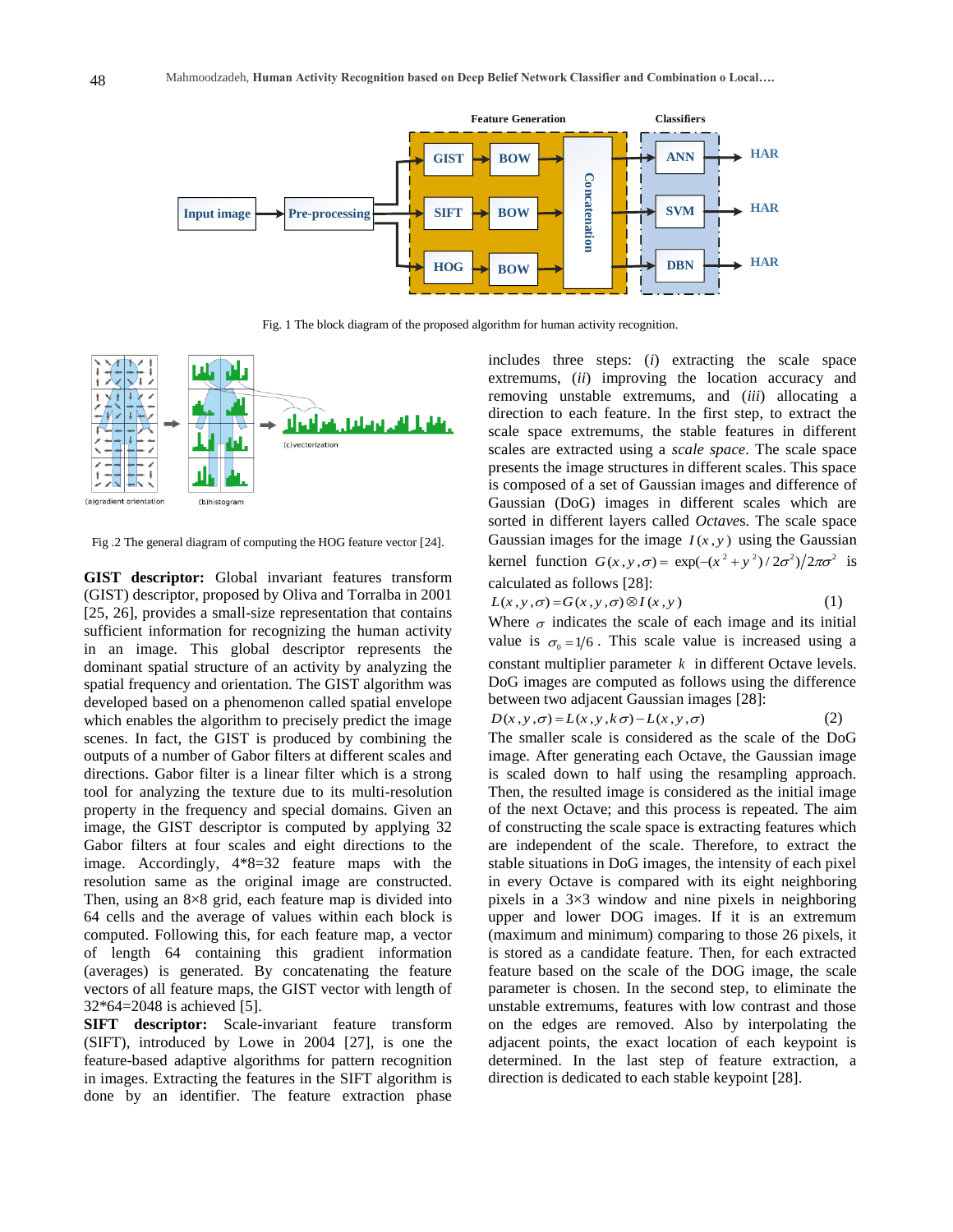Once the keypoints are extracted, the next phase is to generate the features descriptor. To make them robust against the scale and rotation variations, descriptors are made according to the scale and direction of each feature. In addition, the descriptor is designed so that it is robust against lightning variations and those caused by imaging viewpoint. To do this in the standard SIFT algorithm, first a square block around every feature in the related Gaussian image is considered. The dimensions of this block are selected according to the scale of the feature so that every bin is a square with a side equal to three times of the scale. Then the coordination of the block is rotated to get aligned the main direction of the feature. Following this, the values and directions of the gradients of the pixels within the rotated region are calculated and the gradients directions are also rotated with the main direction of that feature. Then, a Gaussian function with the scale equal to the half width of the block is used to weighting the values of the gradients. Next for each bin in the block, a histogram of weighed gradient directions of the pixels within the bin is constructed. To prevent the effects of boundaries between the bins, a tri-liner interpolation is performed to distribute the gradient values in the histogram. Finally, a SIFT descriptor is produced as a vector with 128 components. In this descriptor, the amplitudes of the components are normalized in order to reduce the lightening variation effects. After this step, a threshold value of 0.2 is considered for the values of the descriptor to reduce the effects of angle variations of the imaging. Then, the normalizing process of the descriptor is repeated.

## **3-3- Feature Reduction and Final Concatenation**

After applying each feature extraction algorithm, a longlength feature vector is produced for the image. Finding the useful features is considered an important topic in the human activity recognition; since with smaller number of features, the computational load is decreased. To reduce the dimension of the feature space, in this paper the BoW technique is applied to the features extracted by the descriptors. The recent studies showed that the BoW method presents a set of discriminative and robust features comparing other methods which use the texture or intensity [30, 31].

To generate a BoW model, all features of different images in different classes are collected in a set. These features are clustered using the *k*-Mean algorithm. The centers of the clusters represent the code-words and their union produces a code-book. For every input image, each feature vector is dedicated to one of the centers of the clusters using the nearest neighbor method. Then, a histogram is made for the image wherein the horizontal axis is the centers of the clusters and the vertical axis is the number of the features which are dedicated to each of the centers. Finally, this histogram is considered as the *new feature vector*

generated for that feature extraction algorithm [30, 31]. Once the new feature vectors of the three descriptors are found, they are concatenated to generate the final feature vector, to be given to the classifier.

#### **3-4- Deep Belief Network**

In this paper the deep belief network (DBN), as one of the most important deep learning models, is used to model the human states. This network is a fast learning algorithm which can find the optimal responses with high speed. The learning model is composed of two steps: (*i*) pre-training and (*ii*) fine-tuning; see Fig. 3. The pre-training step is done using the restricted Boltzmann machine (RBM) which is a generative model. The RBM is a type of the Boltzmann machine in which the connections between the visible and hidden units are disconnected. The unsupervised pre-training system works effectively in solving classification problems with numerous data and high diversity [32]. In the second step, the network weights are precisely tuned using a supervised algorithm. For this step, a back-propagation neural network is used. A DBN can be trained by repeatedly maximizing the conditional probability of input vectors or observable vectors. By doing this, the hidden vectors and a specific set of layer weights are obtained. As the RBM is considered the heart of the deep belief network, this machine is briefly introduced.



Fig. 3 Representation of the graph of a DBN.

Boltzmann machine is a special type of the Markov random field (MRF), which is represented by a symmetrical network with binary random units. This model has a set of *D* visible units  $v = \{0,1\}^D$  and a set of *F* hidden units  $h = \{0,1\}^F$ . The common energy of these units in the Boltzmann machine is defined as follows [31]:  $E(v, h) = -b^T v - a^T h - v^T W h$ (3) Where the components  $a_i$  and  $b_i$  - which from the vectors  $a$  and  $b$  - are the bias terms for the hidden and visible units, respectively. These vectors are updated in each iteration through some recursive formulas. The parameters of these formulas are the main parameters of the RBM in a DBN. Moreover, each weighting element  $W_{ij}$  in the matrix *W* indicates the symmetrical transactional term between the visible unit *i* and the hidden unit *j* . These weights are the parameters of the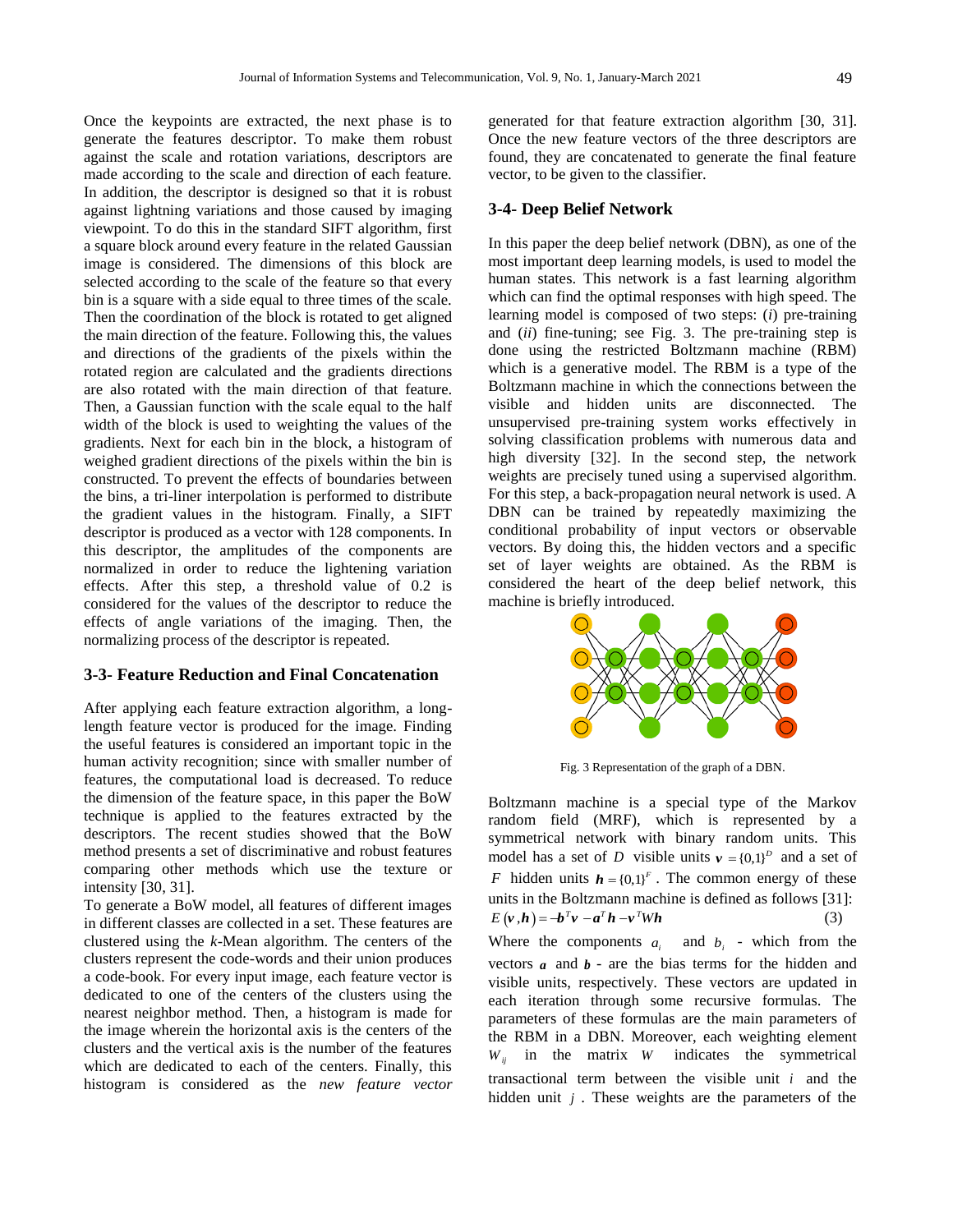model. This network devotes a probability value to every possible pair of hidden and visible vectors in the energy function. The resulted probability distribution is defined as follows [31]:

$$
P(\mathbf{v}, \mathbf{h}) = \frac{1}{Z} \exp(-E(\mathbf{v}, \mathbf{h})), Z \mathbb{Q} \sum_{\nu} \sum_{h} E(\mathbf{v}, \mathbf{h})
$$
 (4)

The value of *Z* is recognized as a normalizing constant. The probability which a network dedicates to a training data can be increased by tuning the weights and bias in order to reach the lower energy. By defining  $g(x)$  as a logistic sigmoid function, the conditional probability of the visible vector  $\nu$  and the hidden vector  $\boldsymbol{h}$  can be obtained as follows [31].

$$
P(v_i = 1 | \mathbf{h}) = g\left(\sum_{j=1}^{F} W_{ij} h_j + b_i\right)
$$
\n<sup>(5)</sup>

$$
P\left(h_{j}=1|\nu\right)=g\left(\sum_{i=1}^{D}W_{ij}\nu_{i}+a_{j}\right)
$$
\n
$$
(6)
$$

$$
g\left(x\right) \mathcal{Q} \frac{1}{1 + \exp(-x)}\tag{7}
$$

When the modes of the hidden units are selected, the input data can be reproduced by putting every  $v_i$  equal to '1' according to (6). Then the modes of the hidden units are updated so that they show the reproduced features. To find the optimal weights in the matrix  $W$ , the contrastive divergence (CD) learning method [32] is applied. The variations of the weights are defined according to the following relation [32].

$$
\Delta w_{ij} = \varepsilon \Big( v_i h_{j \text{ data}} - v_i h_{j \text{ reconstruction}} \Big)
$$
 (8)

Where  $\varepsilon$  is the learning rate. The strong point of the restricted Boltzmann machines is learning with the aim of reconstruction. During the reconstruction process, this machine only uses the information of the hidden units as the feature of the learned input. If the model is able to retrieve the main input well, this means that the weights and bias are trained correctly. Because of the advantages of the RBM, in the recent years this model has been widely used in constructing DBNs. Also numerous papers are presented with the aim of improving this model and increasing its efficiency.

A RBM with a simple hidden layer is not adequate to find the features of a data. Greedy layer-wise training methodology is an efficient tool to improve the system accuracy. In this method, the first machine mapped the input data from the zero-layer to the first-layer. After training the machine, the trained features (output of the first-machine) are used as the inputs for the second RBM. The features of the last machine are considered as the learned features of the whole training process. This type of the layered learning system can be used to construct the DBNs [34, 35]. Then, the network is able to discover the deep features of the data. In fact, this network learns the deep features of the input by a pre-training process in a hierarchical process.

Logistic regression (LR) layer is added to the end of the learning system as the second stage of the DBN. This classifier is used to tune the previously trained network so that the classification is performed using the learned features. The accurate tuning process is implemented using a back-propagation algorithm. The target of this algorithm is to find the minimum in the peripheral area of parameters which have already been determined by the DBN [35, 36].

## **4- Simulation Results**

To evaluate the proposed algorithm, the PASCAL VOC Challenge 2010 database was used which includes 225 images and nine human activities [37]. The selected images have different sizes and they are color or grayscale. For every activity, eighteen images are randomly selected for the training phase (about 70% of all available images) and the seven remaining ones are kept for the testing phase. Therefore, the set of the training and testing images include 162 and 63 images, respectively. Fig. 4 shows some of the sample images.

The proposed algorithm is run under the MATLAB R2014a programming environment on a PC equipped with 3.2 GHZ CPU and 8 GB RAM memory. To evaluate the performance of the proposed algorithm, three measures of precision (Pre.), recall (Rec.) and accuracy (Acc.) were used which are formulated in (9)-(11), respectively:

$$
\mathbf{P}_{\text{re.}} = \frac{TP}{TP + FP}
$$
\n
$$
\mathbf{P}_{\text{re.}} = \frac{TP}{TP + FP}
$$
\n
$$
\mathbf{P}_{\text{re.}} = \frac{TP}{TP + FP}
$$
\n
$$
\mathbf{P}_{\text{re.}} = \frac{TP}{TP + FP}
$$
\n
$$
\mathbf{P}_{\text{re.}} = \frac{TP}{TP + FP}
$$
\n
$$
\mathbf{P}_{\text{re.}} = \frac{TP}{TP + FP}
$$
\n
$$
\mathbf{P}_{\text{re.}} = \frac{TP}{TP + FP}
$$
\n
$$
\mathbf{P}_{\text{re.}} = \frac{TP}{TP + FP}
$$
\n
$$
\mathbf{P}_{\text{re.}} = \frac{TP}{TP + FP}
$$
\n
$$
\mathbf{P}_{\text{re.}} = \frac{TP}{TP + FP}
$$
\n
$$
\mathbf{P}_{\text{re.}} = \frac{TP}{TP + FP}
$$
\n
$$
\mathbf{P}_{\text{re.}} = \frac{TP}{TP + FP}
$$
\n
$$
\mathbf{P}_{\text{re.}} = \frac{TP}{TP + FP}
$$
\n
$$
\mathbf{P}_{\text{re.}} = \frac{TP}{TP + FP}
$$
\n
$$
\mathbf{P}_{\text{re.}} = \frac{TP}{TP + FP}
$$
\n
$$
\mathbf{P}_{\text{re.}} = \frac{TP}{TP + FP}
$$
\n
$$
\mathbf{P}_{\text{re.}} = \frac{TP}{TP + FP}
$$
\n
$$
\mathbf{P}_{\text{re.}} = \frac{TP}{TP + FP}
$$

Fig. 4 Some sample images of the dataset.

JOS COMERCIA A

$$
\text{Re}c. = \frac{TP}{TP + FN} \tag{10}
$$

$$
Acc. = \frac{TP + TN}{TP + FN + TN + FP}
$$
\n<sup>(11)</sup>

Consider a two-class problem, called '*P* ' and '*N* '. Then, *TP* is the number of truly detecting the class *P* ; also *FP* is the number of falsely detecting the class *N* as *<sup>P</sup>* . Similarly, TN is the number of truly detecting the class *N* ; also *FN* is the number of falsely detecting the class *P* as *N* . Table 1 shows the recall, precision and accuracy of the proposed algorithm for combining different features for nine human activities. In the first and second cases, the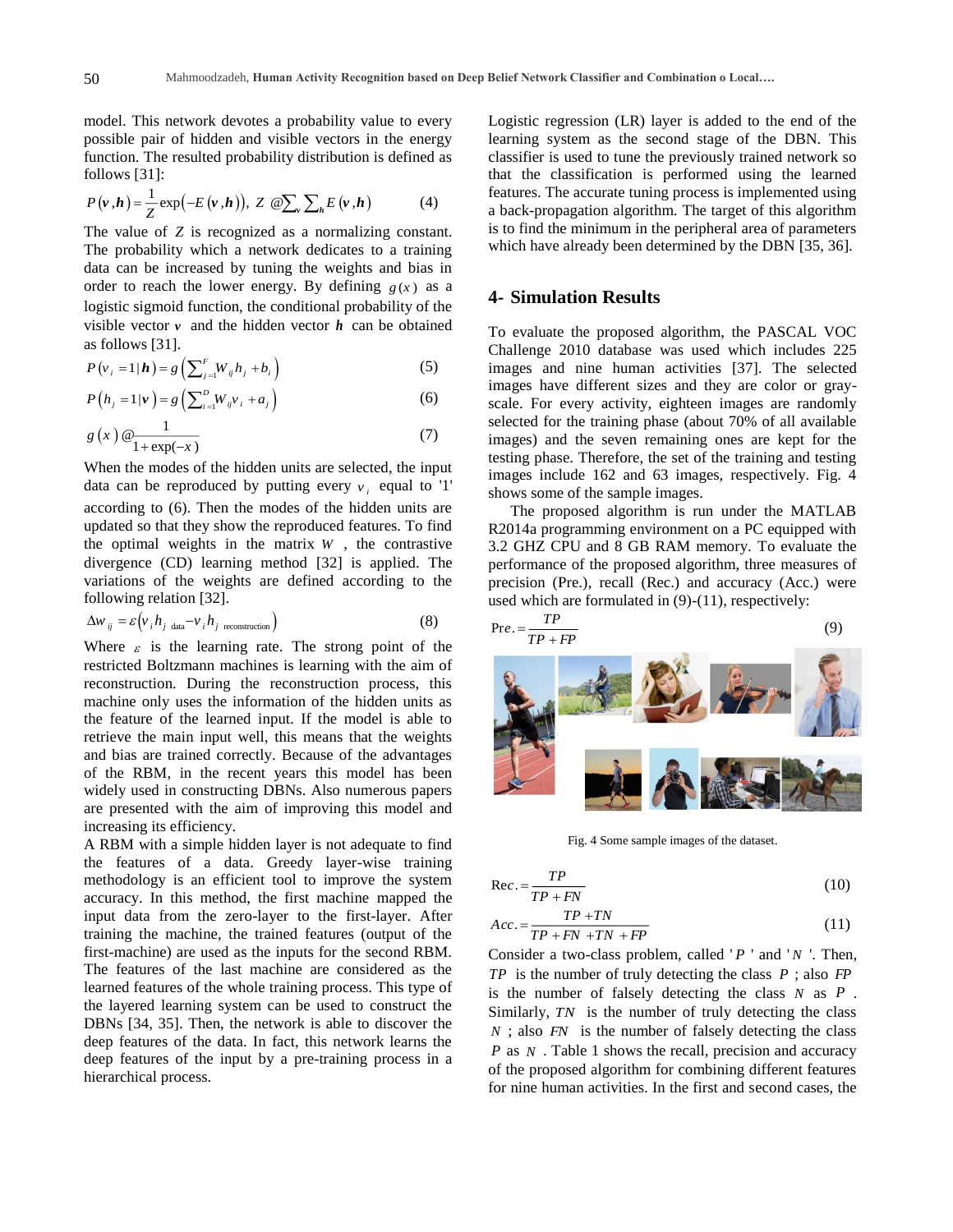features extracted by SIFT only and HOG only were used. In the third case, the features extracted by combination of SIFT and HOG algorithms were used and in the fourth case the features extracted by all three algorithms of SIFT, HOG and GIST were applied. Notice that before concatenating the feature vectors, the BoW algorithm is applied to each descriptor using the *k*-Mean algorithm with *k*=20. Moreover, the parameters of the DBN are the learning rate  $\varepsilon$ =0.5, number of hidden layers=1, number of the hidden units  $n=10$ , momentum  $\phi=0.006$  and the weight decay  $\lambda = 0.4$ .

According to the results obtained, the first case had the lowest precision compared to the others. Also, the performance of the HOG features was better than that of the SIFT. By applying these two feature extraction methods in the third case, the precision values in the activities such as 'Playing instrument', 'Riding horse' and 'Using computer' were higher than the other cases. In the fourth case, the precisions of the HAR system for activities such as 'Phoning', 'Reading', 'walking' and 'Taking photo' were increased compared with the third case. The average of the total precision in nine activities for the fourth case compared with the second and the third cases increased 6% and 2.5%, respectively. Because of the inherit complexity and the nonlinear behavior of the images and the features extraction methods, increasing the number of the features or combining the diverse features not only necessarily improve the system performance but also, in some cases, increase the redundancy. Therefore, in some cases of the Table, the non-homogeneous behaviors (improvement and reduction of the efficiency index) were reported.

In addition to the precision, the accuracy of the proposed algorithm was investigated which indicated the correct detection of the algorithm. While the precision indicates the proximity of the repeated measurements to each other, accuracy is the proximity of a measurement to the actual value. The latter measure indicates that in the worst case, a measuring set to what extent is near to the real value. A correct system is not necessarily precise and vice versa. A system has appropriate performance if both the precision and accuracy are simultaneously high. From Table 1 it is inferred that the proposed algorithm generally has higher accuracy in case four than the other cases. Additionally, adding HOG to the SIFT improved the efficiency of the SIFT feature solely. Generally, it can be seen that all four cases have high accuracies. Nevertheless, for 'Phoning' the accuracy in the third case (HOG  $&$  SIFT) was lower than that of the second case (HOG alone).

By comparing the recall measure in Table 1 for the fourth case, it can be seen that for some activities such as 'running', the value of this measure is high and for some other activities such as 'Reading' and 'Taking photo' this value is low. Furthermore, using the HOG feature in the 'Riding horse' activity leads to a higher recall value compared to the SIFT and 'SIFT & HOG'. Therefore, the recall value depends on the activity type. Generally, given the results shown in Table 1 it can be seen that although the efficiency of the SIFT alone is lower than the other features in terms of the recall index, using this feature along with the HOG and GIST can improve the efficiency. The average recall value when all the features are used is enhanced 21%, 5.5% and 2% compared with (*i*) SIFT alone, (*ii*) HOG alone and (*iii*) HOG and SIFT, respectively.

To evaluate the proposed algorithm, the performance results of this method is compared with the results obtained from two well-known methods, i.e., artificial neural network (ANN) and multi-class support vector machine (SVM). The ANN is a multi-layer perceptron (MLP) with 20 neurons in one hidden layer. Also for the optimized SVM, the penalty parameter (*C*) is 3.5384 and the kernel parameter  $(\sigma)$  is 0.5147. The average accuracy results and the training and testing times for each of the four feature extraction techniques given to the SVM, ANN and DBN classifiers are reported in Table 2. Comparing according to the accuracy measure, Table 2 validates that the proposed method outperforms the SVM and ANN, in all the feature extraction methods. Nevertheless, using deep learning method in DBN leads to higher computational complexities and larger run times. Also divided results for each activity are shown in Fig. 5. According to this figure, the accuracy of the HAR based on the ANN and the SVM has reached the 74.42% and 91.80%, respectively. Meanwhile, the proposed method (based on the DBN) has achieved the accuracy of 96.39% which is higher than two other methods. It is worth nothing that all three above-mentioned classifiers were applied to the combined features set (SIFT& HOG  $\&$ GIST).

Table 3 compares the proposed approach with some stateof-the-art methods for human action recognition. The approach of [21] attains a precision of 62*.*4%, while that of [22] achieves 63*.*5%. The method of [19] based on learning a sparse basis of features and parts obtains a precision of 65*.*1%. The approach of this work yields consistent improvement over the state-of-the-art methods with a precision of 85*.*8%.

# **5- Conclusion**

The main goal of this paper is to develop a robust human activity recognizer based on the images' data. Using images for the application of HAR is feasible thanks to high-quality yet not-much expensive cameras. Easy installation and standard communication protocols make these cameras suitable for a variety of daily life uses. Thus, a novel approach was proposed in this work for the HAR application. First some pre-processing operations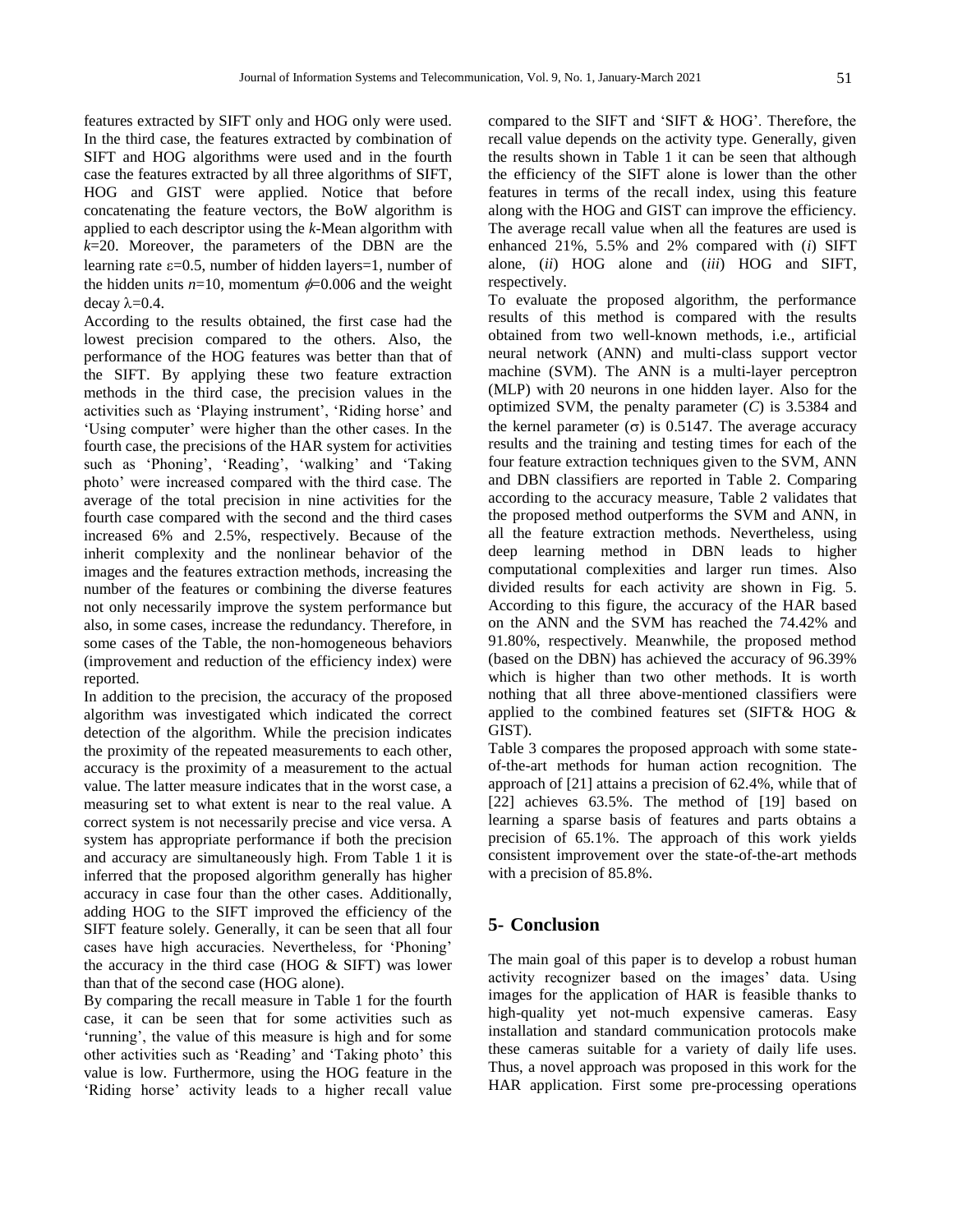were performed on the images in order to enhance their quality and make them prepared for the next steps. Then, multiple robust features including SIFT, HOG and GIST were extracted followed by the BoW technique for feature reduction. Finally, the robust features were entered to a DBN for activity training and recognition on query images. The proposed method was compared with traditional multiclass SVM and ANN approaches where it showed the superiority of our technique. The HAR system is evaluated for nine different physical activities where it achieved a mean recognition rate of 96.39%. On the contrary, the SVM and ANN approaches obtained mean recognition rates of 91.80% and 74.42%, respectively. For the next work, we plan to use other robust features and learning approaches to achieve more efficient activity recognition systems for real-time applications in complex environments.



Fig. 5 The performance results of DBN, SVM and ANN methods in terms of the recognition accuracy.

Table 1: Comparing the performance of different feature extraction methods for nine human activities. The following abbreviations are used: 'Pre.': Precision, 'Rec.': Recall, 'Acc.': Accuracy, 'Ave.': Average.

|                    | <b>SIFT</b> |       |       | <b>HOG</b> |       |       | <b>SIFT &amp; HOG</b> |       |       | <b>SIFT &amp; HOG &amp; GIST</b> |       |       |
|--------------------|-------------|-------|-------|------------|-------|-------|-----------------------|-------|-------|----------------------------------|-------|-------|
| <b>Activity</b>    | Pre.        | Rec.  | Acc.  | Pre.       | Rec.  | Acc.  | Pre.                  | Rec.  | Acc.  | Pre.                             | Rec.  | Acc.  |
| Phoning            | 52.14       | 80.93 | 92.88 | 73.85      | 92.85 | 96.22 | 72.00                 | 93.49 | 96.09 | 80.28                            | 95.03 | 97.11 |
| Playing instrument | 79.85       | 62.43 | 91.69 | 76.71      | 72.23 | 93.79 | 86.71                 | 78.21 | 95.50 | 82.42                            | 81.21 | 95.67 |
| Reading            | 65.42       | 53.79 | 89.36 | 69.71      | 65.90 | 92.23 | 74.57                 | 68.24 | 93.00 | 88.00                            | 71.37 | 94.23 |
| Riding bike        | 75.71       | 94.24 | 96.50 | 89.57      | 85.80 | 96.50 | 93.00                 | 93.36 | 98.15 | 92.28                            | 94.56 | 98.22 |
| Riding horse       | 68.85       | 55.20 | 90.07 | 89.71      | 86.33 | 96.85 | 91.57                 | 89.04 | 97.42 | 89.71                            | 85.63 | 96.77 |
| Using computer     | 58.85       | 59.22 | 90.44 | 71.71      | 89.76 | 95.60 | 75.85                 | 92.81 | 96.30 | 70.85                            | 97.34 | 96.27 |
| Walking            | 56.14       | 57.11 | 90.19 | 83.28      | 85.22 | 96.14 | 86.42                 | 88.30 | 96.87 | 92.00                            | 87.33 | 97.22 |
| Running            | 57.71       | 73.12 | 92.38 | 91.14      | 97.88 | 98.50 | 90.00                 | 97.73 | 98.39 | 87.85                            | 99.98 | 98.43 |
| Taking photo       | 56.14       | 52.91 | 89.30 | 79.14      | 59.07 | 91.20 | 84.28                 | 61.18 | 91.88 | 88.57                            | 68.02 | 93.66 |
| Ave.               | 63.42       | 65.47 | 91.42 | 80.53      | 81.59 | 95.23 | 83.28                 | 84.70 | 95.96 | 85.77                            | 86.72 | 96.39 |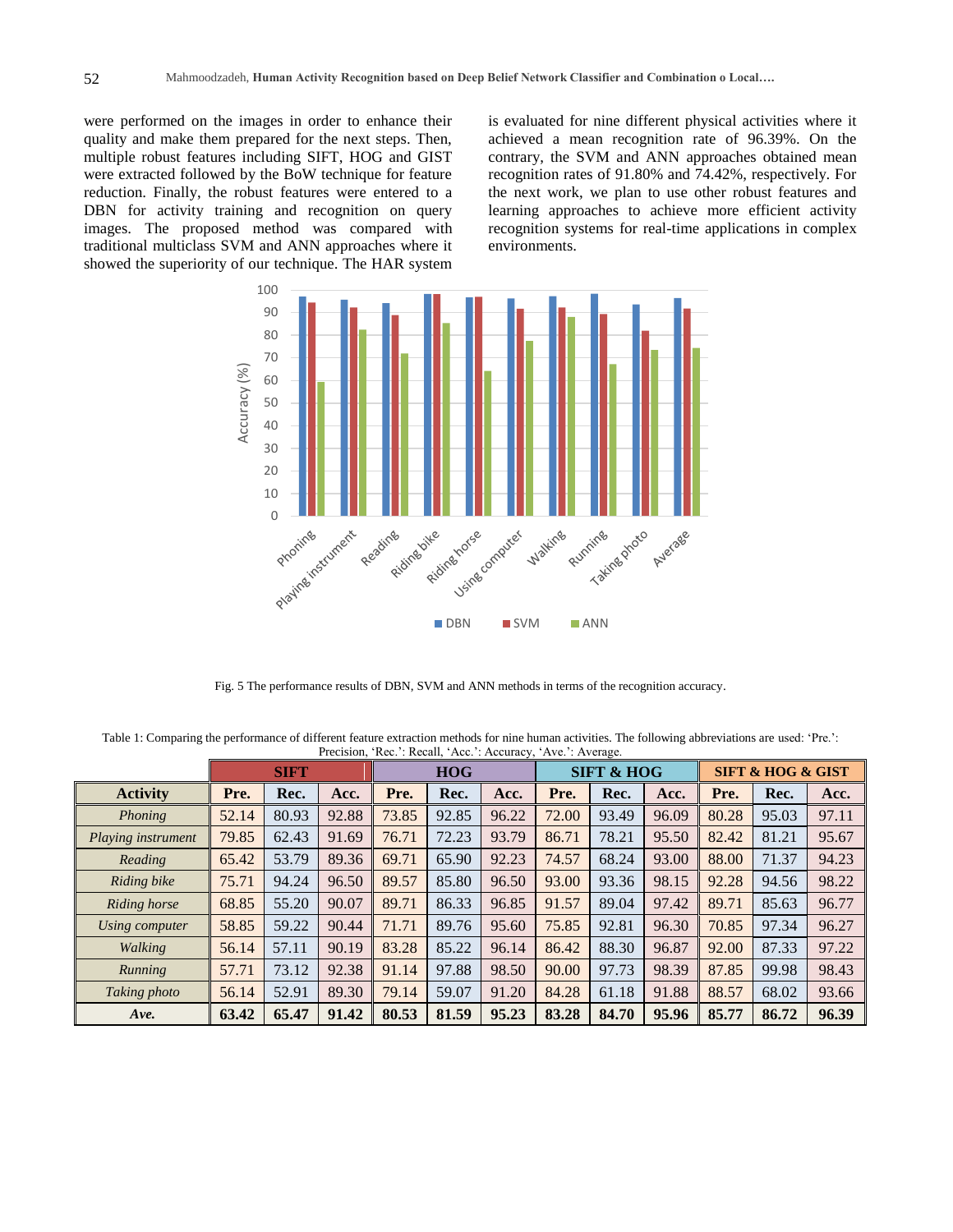| Classifier | Measure           | <b>SIFT</b> | <b>HOG</b> | <b>SIFT &amp; HOG</b> | <b>SIFT &amp; HOG &amp; GIST</b> |  |  |
|------------|-------------------|-------------|------------|-----------------------|----------------------------------|--|--|
|            | Ave. ACC.         | 88.73       | 90.54      | 90.88                 | 92.23                            |  |  |
| <b>SVM</b> | Training Time (s) | 0.287       | 0.523      | 0.774                 | 1.188                            |  |  |
|            | Testing Time (s)  | 0.035       | 0.071      | 0.101                 | 0.151                            |  |  |
| <b>ANN</b> | Ave. ACC.         | 72.94       | 75.26      | 75.59                 | 76.38                            |  |  |
|            | Training Time (s) | 0.136       | 0.172      | 0.592                 | 0.981                            |  |  |
|            | Testing Time (s)  | 0.029       | 0.047      | 0.089                 | 0.134                            |  |  |
| <b>DBN</b> | Ave. ACC.         | 91.42       | 95.23      | 95.96                 | 96.39                            |  |  |
|            | Training Time (s) | 2.835       | 3.418      | 6.172                 | 8.529                            |  |  |
|            | Testing Time (s)  | 0.081       | 0.094      | 1.053                 | 1.105                            |  |  |

Table 2: Comparing the average accuracy results and training and testing times for four feature extraction techniques given to the SVM, ANN and DBN.

Table 3: Comparison with the state-of-the-art results according to the precision measure. 'PrM.' stands for the proposed method.

|                  | Phoning | <b>Playing</b><br><i>instrument</i> | Reading | Riding<br>bike | Riding<br>horse | <b>Using</b><br>computer | Walking | <b>Running</b> | <b>Taking</b><br>photo | Ave. |
|------------------|---------|-------------------------------------|---------|----------------|-----------------|--------------------------|---------|----------------|------------------------|------|
| Poselet[18]      | 49.6    | 43.2                                | 27.7    | 83.7           | 89.4            | 59.1                     | 67.9    | 85.6           | 31.0                   | 59.7 |
| $IaC$ [13]       | 45.5    | 54.5                                | 31.7    | 75.2           | 88.1            | 64.1                     | 62.0    | 76.9           | 32.9                   | 59.0 |
| <b>POI</b> [14]  | 48.6    | 53.1                                | 28.6    | 80.1           | 90.7            | 56.1                     | 69.6    | 85.8           | 33.5                   | 60.7 |
| LAP $[19]$       | 42.8    | 60.8                                | 41.5    | 80.2           | 90.6            | 66.1                     | 74.4    | 87.8           | 41.4                   | 65.1 |
| <b>WPOI</b> [20] | 55.0    | 81.0                                | 69.0    | 71.0           | 90.0            | 50.0                     | 44.0    | 59.0           | 36.0                   | 62.0 |
| CF [21]          | 52.1    | 52.0                                | 34.1    | 81.5           | 90.3            | 59.9                     | 66.5    | 88.1           | 37.3                   | 62.4 |
| $SM-SP[22]$      | 52.2    | 55.3                                | 35.4    | 81.4           | 91.2            | 59.6                     | 68.7    | 89.3           | 38.6                   | 63.5 |
| <b>BDF</b> [23]  | 64.3    | 94.5                                | 65.1    | 96.9           | 96.8            | 87.7                     | 78.9    | 93.4           | 77.1                   | 83.7 |
| PrM.             | 79.2    | 82.4                                | 88.0    | 92.2           | 89.7            | 70.8                     | 92.0    | 87.8           | 88.5                   | 85.7 |

## **References**

- [1] S. Ranasinghe, F. Al Machot, and H.C. Mayr, "A review on applications of activity recognition systems with regard to performance and evaluation," International Journal of Distributed Sensor Networks, vol. 12, no. 8, p. 1550147716665520, 2016.
- [2] S.S. Agaian, J. Tang, and J. Tan, "Electronic imaging applications in mobile healthcare," 2019.
- [3] Y. Wang, H. Jiang, M.S. Drew, Z.N. Li, and G. Mori, "Unsupervised discovery of action classes," in Proceedings of CVPR, pp. 17-22.
- [4] S. Yan, J.S. Smith, W. Lu, and B. Zhang, "Multibranch Attention Networks for Action Recognition in Still Images," IEEE Transactions on Cognitive and Developmental Systems, vol. 10, no. 4, pp. 1116-1125, 2017.
- [5] Y. Wang, Y. Li, X. Ji, "Human action recognition based on global gist feature and local patch coding," International Journal of Signal Processing, Image Processing and Pattern Recognition, vol. 8, no. 2, pp. 235-246, 2015.
- [6] E. Park, X. Han, T.L. Berg, and A.C. Berg, "Combining multiple sources of knowledge in deep cnns for action recognition," in 2016 IEEE Winter Conference on Applications of Computer Vision (WACV), pp. 1-8, 2016.
- [7] H.A. Qazi, U. Jahangir, B.M. Yousuf, and A. Noor, "Human action recognition using SIFT and HOG method," in 2017 International Conference on Information and Communication Technologies (ICICT), pp. 6-10, 2017.
- [8] H.F. Nweke, Y.W. Teh, G. Mujtaba, and M. Al-Garadi, "Data fusion and multiple classifier systems for human activity detection and health monitoring: Review and open

research directions," Information Fusion, vol. 46, pp. 147- 170, 2019.

- [9] N. Ikizler, R.G. Cinbis, S. Pehlivan, and P. Duygulu, "Recognizing actions from still images," in 2008 19th International Conference on Pattern Recognition, pp. 1-4, 2008.
- [10] L.J. Li, and L. Fei-Fei, "What, where and who? classifying events by scene and object recognition," In 2007 IEEE 11th international conference on computer vision, pp. 1-8, 2007.
- [11] C .Thurau and V. Hlavác, "Pose primitive based human action recognition in videos or still images," in 2008 IEEE Conference on Computer Vision and Pattern Recognition, pp. 1-8, 2008.
- [12] P. Li, J. Ma, and S. Gao, "Actions in still web images: visualization ,detection and retrieval," in International Conference on Web-Age Information Management, pp. 302-313, 2011.
- [13] N. Shapovalova, W. Gong, M. Pedersoli, F.X. Roca, and J. Gonzalez, "On importance of interactions and context in human action recognition ",in Iberian conference on pattern recognition and image analysis, pp. 58-66, 2011.
- [14] V. Delaitre, J. Sivic, and I. Laptev, "Learning person-object" interactions for action recognition in still images," in Advances in neural information processing system, pp. 1503-1511, 2011.
- [15] Y. Zheng, Y.J. Zhang, X. Li, and B.D. Liu, "Action recognition in still images using a combination of human pose and context information," in 2012 19th IEEE International Conference on Image Processing, pp. 785-788, 2012.